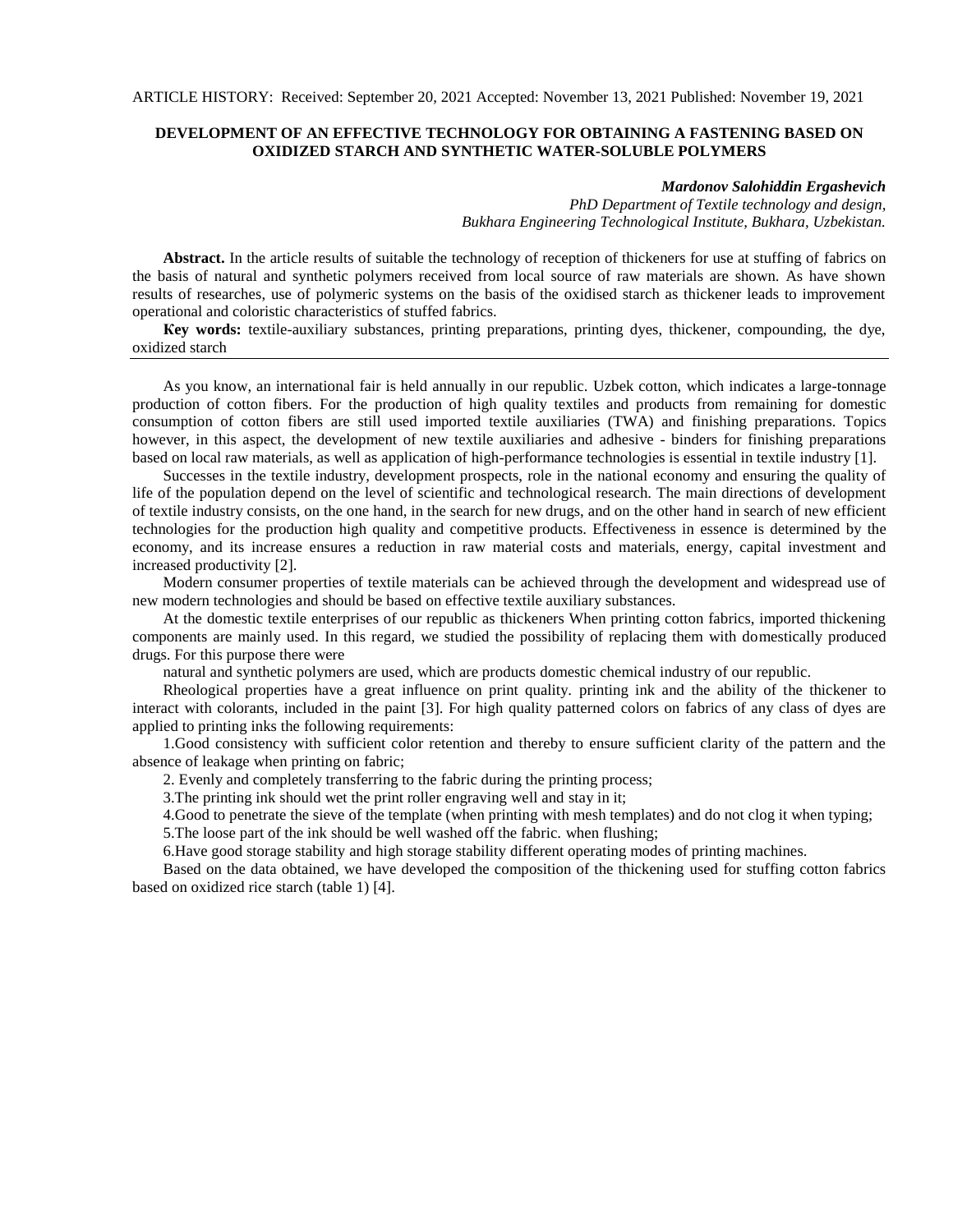Table 1.

**Thickener Formulation for Different Dye Classes**

| Composition of the             | for active dyes | for azo dyes |            |              |  |  |  |
|--------------------------------|-----------------|--------------|------------|--------------|--|--|--|
| thickener                      | tradition       | the proposed | tradition  | the proposed |  |  |  |
| Sodium alginate                | 25              |              |            |              |  |  |  |
| Oxidized starch (OK)           | ۰               | 60           |            | 50           |  |  |  |
| <b>GIPAN</b>                   | ۰               | 0.8          |            | 1.2          |  |  |  |
| Uniflock                       |                 | 1.0          |            | 1.0          |  |  |  |
| Pologen                        |                 |              | 50         |              |  |  |  |
| Sodium hydroxide               |                 |              | 10         |              |  |  |  |
| Glycerol                       |                 |              | 30         |              |  |  |  |
| Magnesium sulfate              |                 |              | 30         |              |  |  |  |
| Thickening starch -<br>tragant |                 |              | 90         |              |  |  |  |
| Bicarbonate of soda            | 10              |              |            |              |  |  |  |
| Sodium acetate                 | ۰               |              | 10         |              |  |  |  |
| Chloramine                     | ÷               |              | 0.72       |              |  |  |  |
| Urea                           | 100             | 100          | <b>100</b> | 100          |  |  |  |
| Ludigol                        | <b>10</b>       | 10           | 10         | 10           |  |  |  |
| Water                          | Up to $1000 g$  |              |            |              |  |  |  |

To begin with, several ink recipes were tried. During preliminary experiments, it was taken into account that all components are well combined together. The main difference between printing ink and dye solution is the presence of a thickener in it, which forms a specific internal structure. The given composition, which is a structured aqueous solution natural and synthetic hydrophilic polymers, meets the same requirements [5].

As can be seen from the data in Table 1, with the introduction of synthetic polymers a reduction in the consumption of food starch obtained from secondary products when processing rice. The use of polymer systems based on OK in as a thickener leads to improved performance and color characteristics of printed fabrics.

Based on the results of preliminary studies of the intensity of the colors, character of shade, resistance to soap and sweat, wet and dry rubbing were chosen various formulations of printing inks. More efficient in terms of color the indicator turned out to be the composition of the printing ink with a thickening polymer system, which contains  $g / kg$ : oxidized starch (OK) - 60.0, GIPAN-0.8, unifloc-1.0. It has been found that sodium metasilicate thickener does not impair coloristic properties of the printed drawings. Coloristic characteristics are presented in table 2.

Table 2.

| Color characteristics of printed fabrics        |                 |                                           |                    |                        |                 |  |  |  |
|-------------------------------------------------|-----------------|-------------------------------------------|--------------------|------------------------|-----------------|--|--|--|
| Components included in<br>thickener composition | Color           |                                           | Purity of color, p |                        | Uneven          |  |  |  |
|                                                 | tone, $\lambda$ | Brightness of color,<br>cd/m <sup>2</sup> |                    | Color intensity, $K/S$ | that color      |  |  |  |
|                                                 | house, nm       |                                           |                    |                        | ki, compare max |  |  |  |
| Oxidized starch (OK)                            | 477             | 3669                                      | 0.53               | 9.7                    | 0.42            |  |  |  |
| OK - GIPAN                                      | 480             | 3538                                      | 0.47               | 1.41                   | 0.26            |  |  |  |
| $OK$ - uniflock                                 | 478             | 3892                                      | 0.51               | 13.1                   | 0.17            |  |  |  |
| OK-GIPAN-uniflock                               | 481             | 4543                                      | 0.65               | 15.5                   | 0.15            |  |  |  |

Studies have shown that the correct thickener and other components of the polymer system give the printing ink sufficient viscosity, brightness and color strength, plasticity, and other properties [6].

From the data obtained, it can be seen that the color tone of the printed fabrics for all compositions does not differ significantly, while the color intensity is the highest for the OK, GIPAN and uniflock compositions. It is known that when printing fabrics, the process of heat setting is a mandatory procedure. Usually heat setting is carried out at sufficiently high temperatures of the order of 130-150 °C and is aimed at determining and intensify the chemical processes taking place in the printed layer with the formation of chemical crosslinks [7].

We have studied the effect of temperature and duration of curing for the durability of coloring (azo dyes) to physical and chemical influences. Samples fabrics printed according to the composition: OK, GIPAN and uniflock were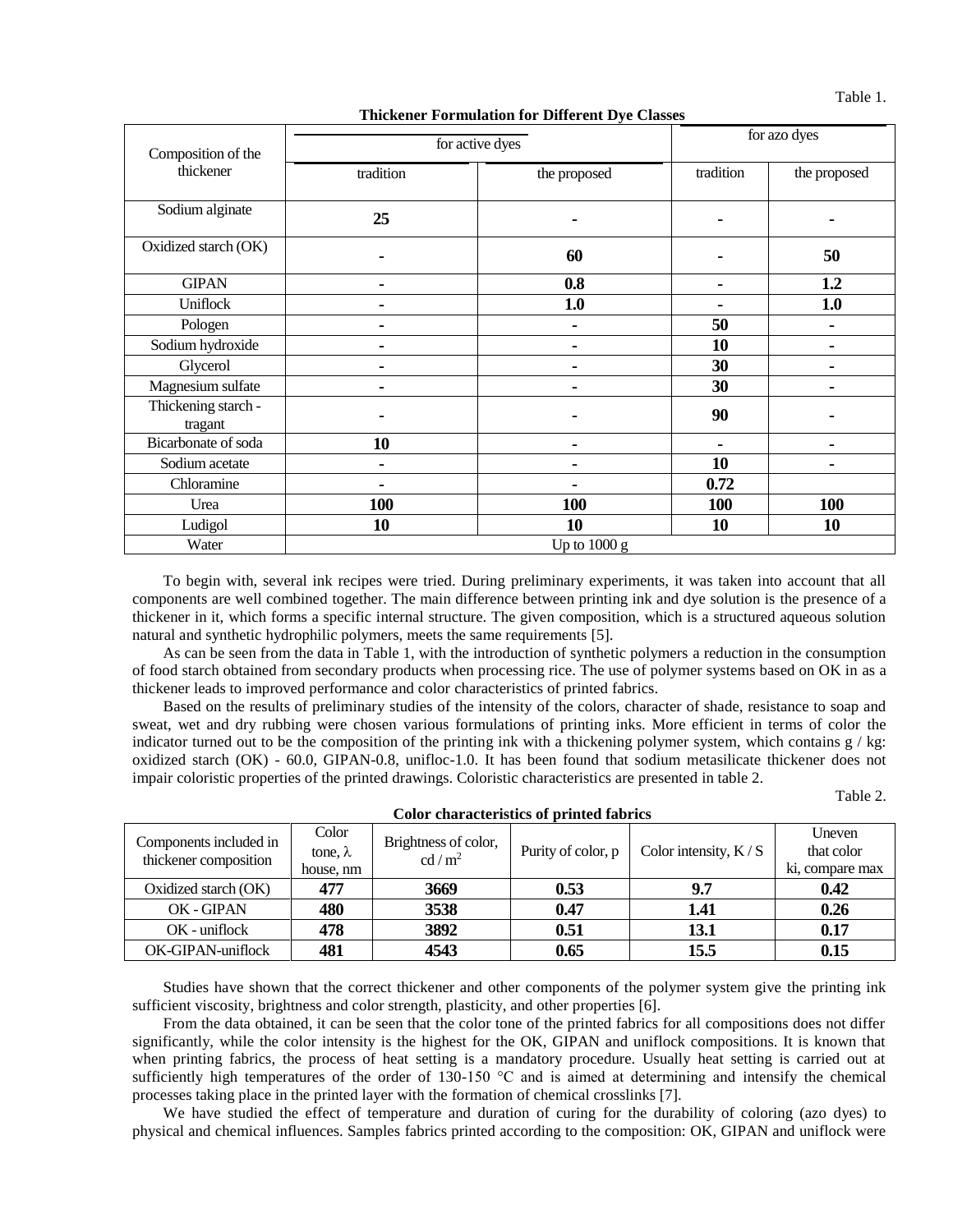heat-set at temperatures 120, 130, 140, 150 and 160 °C. The samples obtained were tested to physical and chemical influences. The results are shown in Table 3.

The data obtained show that with an increase in the fixation temperature the color strength increases. Already at 120 ° C satisfactory results in washing, dry and wet friction and perspiration. Usually heat-set carried out at a temperature of 140-150 ºС for 3-5 minutes. Anchoring polymer system, in particular OK and other ingredients of the printing ink occurs due to the formation of a mesh structure of the printed composition on cotton fiber.

|                                 | Время термо<br>фиксации, | ັ<br>Прочность окраски, баллы |               |                     |               |             |               |             |               |
|---------------------------------|--------------------------|-------------------------------|---------------|---------------------|---------------|-------------|---------------|-------------|---------------|
| <b>Температура</b><br>фиксации, |                          | к сухому<br>трению            |               | к мокрому<br>трению |               | к стирке    |               | К ПОТУ      |               |
| $\rm ^oC$                       | мин.                     | Базо<br>вый                   | пред<br>ложен | Базо<br>вый         | пред<br>ложен | Базо<br>вый | пред<br>ложен | Базо<br>вый | пред<br>ложен |
| 120                             | 3                        | 5/3                           | 5/3           | 5/3                 | 5/3           | 5/3         | 5/4           | 5/4         | 5/4           |
|                                 | 5                        | 5/4                           | 5/4           | 5/3                 | 5/4           | 5/4         | 5/5           | 5/3         | 5/4           |
| 130                             | 3                        | 5/3                           | 5/3           | 5/3                 | 5/4           | 5/3         | 5/4           | 5/4         | 5/4           |
|                                 | 5                        | 5/4                           | 5/3           | 5/4                 | 5/4           | 5/4         | 5/4           | 5/4         | 5/4           |
| 140                             | 3                        | 5/4                           | 5/4           | 5/3                 | 5/3           | 5/4         | 5/4           | 5/5         | 5/4           |
| 150                             | 3                        | 5/5                           | 5/4           | 5/4                 | 5/4           | 5/4         | 5/5           | 5/3         | 5/4           |
| 160                             |                          | 5/5                           | 5/3           | 5/4                 | 5/4           | 5/4         | 5/5           | 5/4         | 5/5           |

**Influence of heat setting conditions for printed fabrics on their performance**

Table 3.

In connection with the above, we have developed a composition and technology for obtaining new thickeners used for printing cotton fabrics. On on the basis of research carried out in laboratory conditions and production tests developed a technology for obtaining a thickener based on water-soluble polymers. The technology of obtaining thickeners for printing inks on based on oxidized starch and water-soluble polyacrylates consists of next [8].

Cold water 2/3 of the volume is poured into a clean washed reactor 1 and loaded a certain amount of oxidized starch with continuous stirring in within 10 minutes. After that, the estimated amount of GIPAN and uniflok is entered, water is added to the volume of the reactor, i.e. up to 1000 liters. Then dry steam is supplied and bring the boiling point to 800C and cook for 50-60 minutes polymer mixture until a homogeneous mass is obtained [9].

The resulting homogeneous mass of thickener is pumped into container 2 (50 l) and cools down to a temperature of 30-400C. After settling through a measuring tank the appropriate amount of thickener is supplied to obtain the printing ink. On at this stage, the calculated amount of the following components is introduced into the container 3 (1000 l) to obtain the printing ink: urea and ludigol. And then it is introduced and the estimated amount of dye[10,11].

Taking into account the data presented in tables 1 - 3 and the fact that rice starch is obtained from by-products, rice processing, and GIPAN and unifloc, produced on an industrial scale, economic the feasibility and use of them becomes apparent.

## **References**

1. Praise A., Anger V., Praise K . Textile auxiliary substances. // Per. with him. ed. G.E. Krichevsky. –M.: Legprombytizdat, 1991. p .423.

2. Krichevsky G.E. Main trends in the development of chemical finishing technology textile materials. Revolution or evolution. // Text. chemistry. 1997 Specialist issue number 1 (10). pp.14-34.

3. Moryganov A.P., Zakharov A.G., Zhivetin V.V. Materials for chemical and textile production // Ros. chem. f. (J. Russian chemical society named after DI. Mendeleev), 2002, vol. XLVI, No. 1. pp. 58-66.

4. Mardonov S.E., Sharipov M.S. Structural and mechanical properties of new sizing compositions based on natural and synthetic water-soluble polymers // "Development of Science and Technology" Scientific and technical journal №3 / 2018, pp. 77-81.

5. Development of an effective technology for producing a thickener based on oxidized starch and synthetic water-soluble polymers // Sharipov M.S., Mardonov S.E., Ravshanov K.A. "Development of science and technology" Scientific and technical journal №3 / 2018, pp.82-86.

6. Abrorov A, Kuvoncheva M, Rajabov O, Mukhammadov M and Jumaev S 2020 Method of thermal treatment of saw disk teeth of fiber-processing machines by laser quenching. IOP Conference Series: Materials Science and Engineering 862 032034.

7. Sharipov M.S. Assessment of the conditional indicator of the structure is traditionally used and developed polymer-composite thickeners // Abstracts of the XX All-Russian Conference of Young Scientists-Chemists. Nizhny Novgorod, 2017 .p.553.

8. 7.S. Mardonov., S. Khamraeva., K. Muminov., Kh. Rakhimov., E.Kuldoshev// Analysis of Quality Indicators